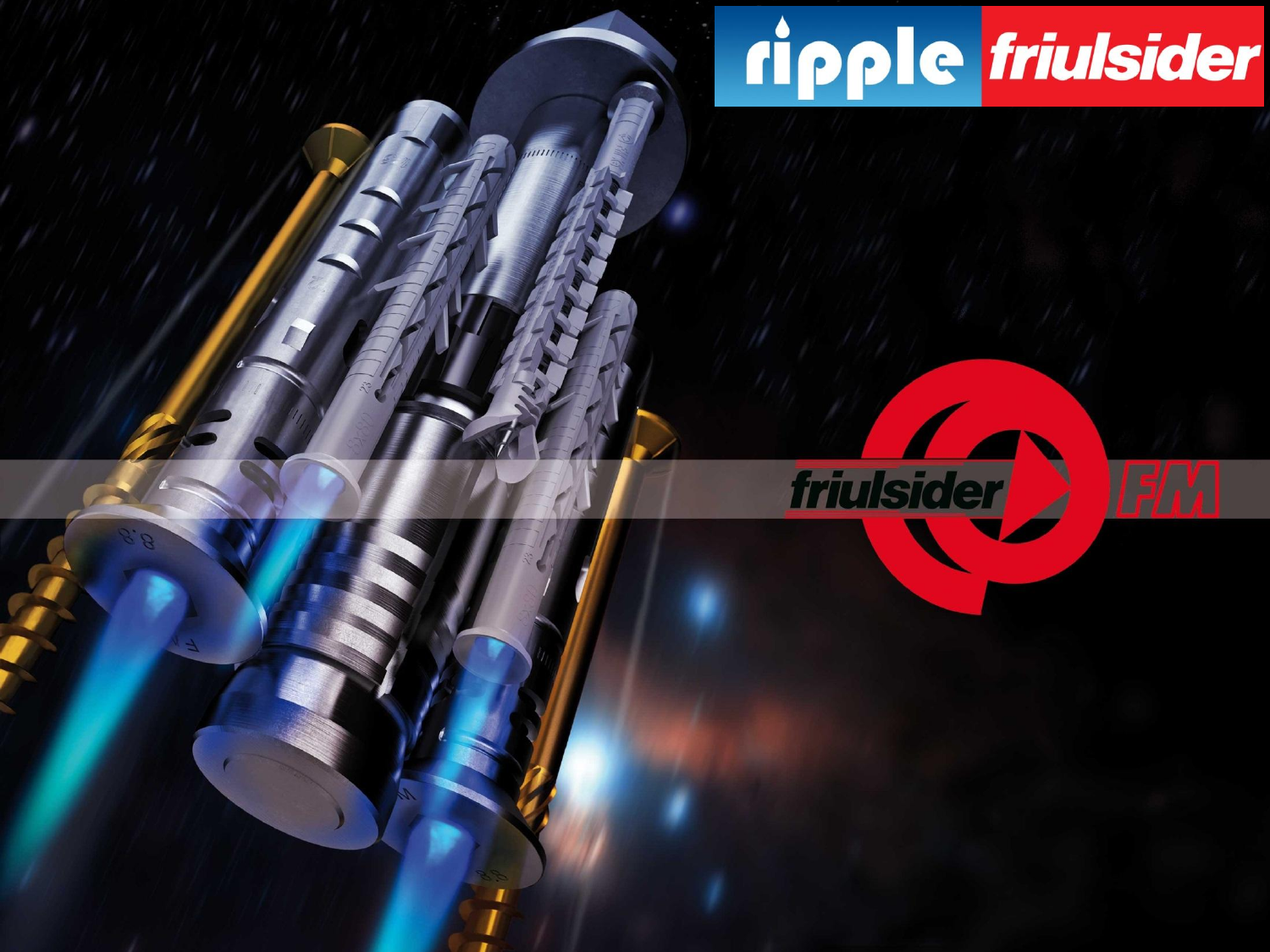## **FM DREAM**

## ripple friulsider

# **FM-DREAM** FIXING FOR WALL HUNG WC AND BIDET



UNIVERSAL: ONE VERSION FOR ALL TYPES OF WALL HUNG SANITARYWARE SAFE: ALL LOADS ARE SUPPORTED BY STEEL COMPONENTS **RELIABLE: THE HIGH TORQUE IS GUARANTEED BY A HIGH SECTION COUPLING SCREW/STEEL PIN** 



### **INNOVATIVE**

Entirely designed by Friulsider with patent pending

#### **FLEXIBLE**

**Completely adaptable to the dimensions and tolerances** of different types of sanitaryware

#### **PROTECTS**

Only plastic components come into contact with the ceramic

**FAST Reduced installation time** 

**INVISIBLE Totally invisible** 



### **FM-DREAM KIT composed of:**



## **INSTALLATION:**









Four simple operations for reduced installation times.

#### http://www.rippleindia.in

#### **Ripple Construction Products Pvt Ltd**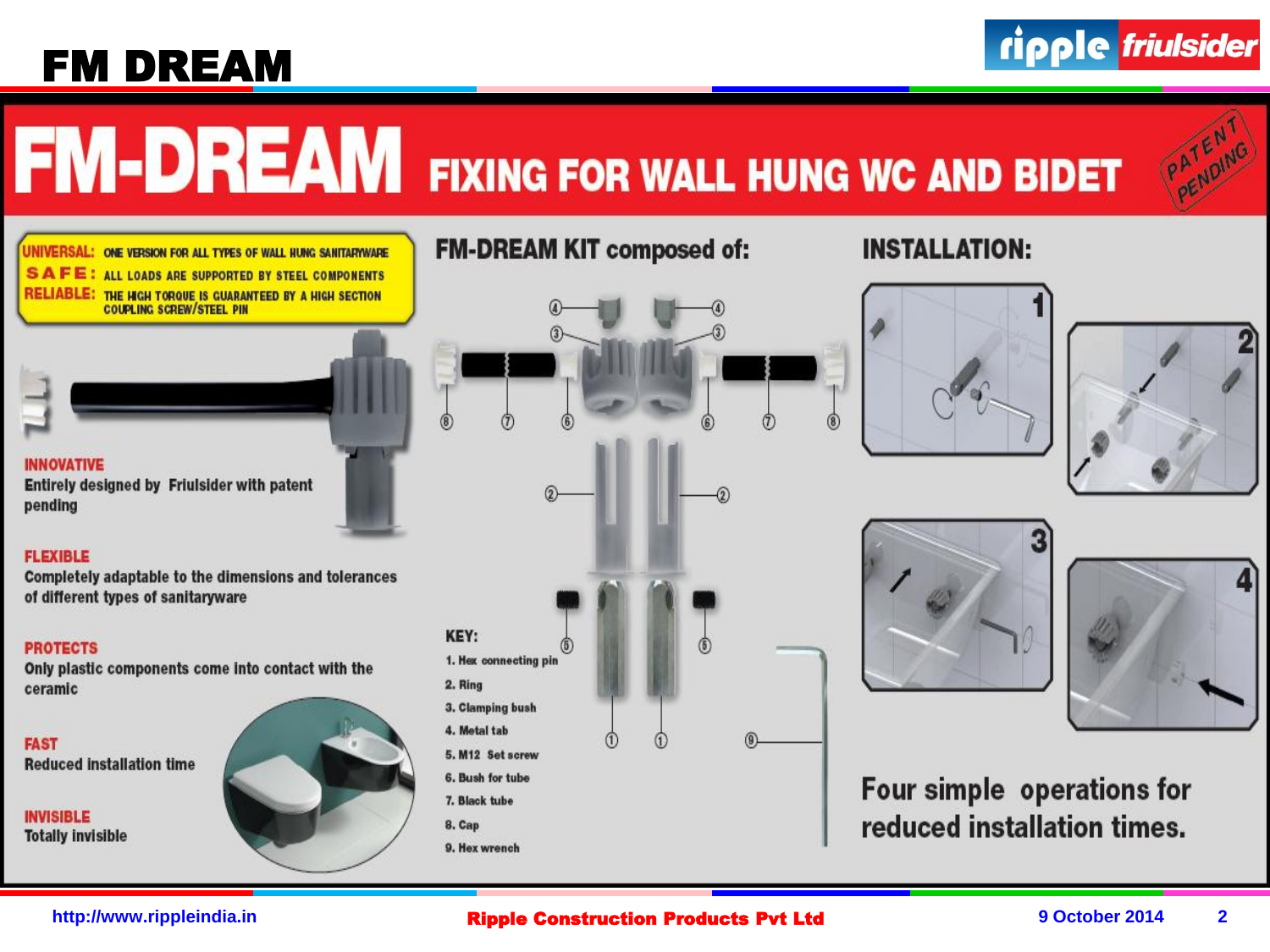## FM DREAM

# KEY:

- 1. Hex connecting pin
- 2. Ring
- 3. Clamping bush
- 4. Metal tab
- 5. M12 Set screw
- 6. Bush for tube
- 7. Black tube
- 8. Cap
- 9. Wall
- 10. Preinstalled M12 threaded bar
- 11. Sanitary
- 12. Access side hole

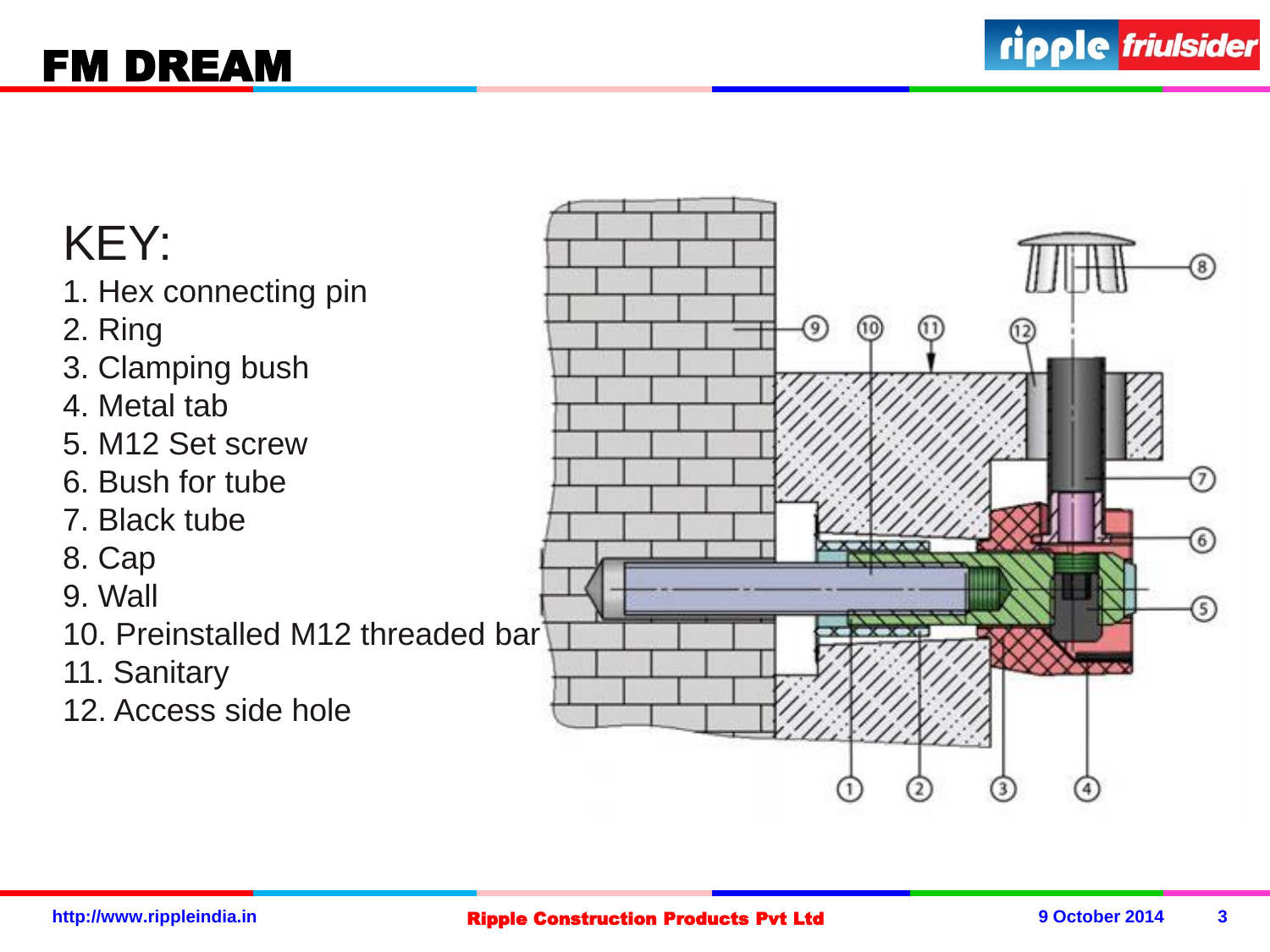## FM DREAM

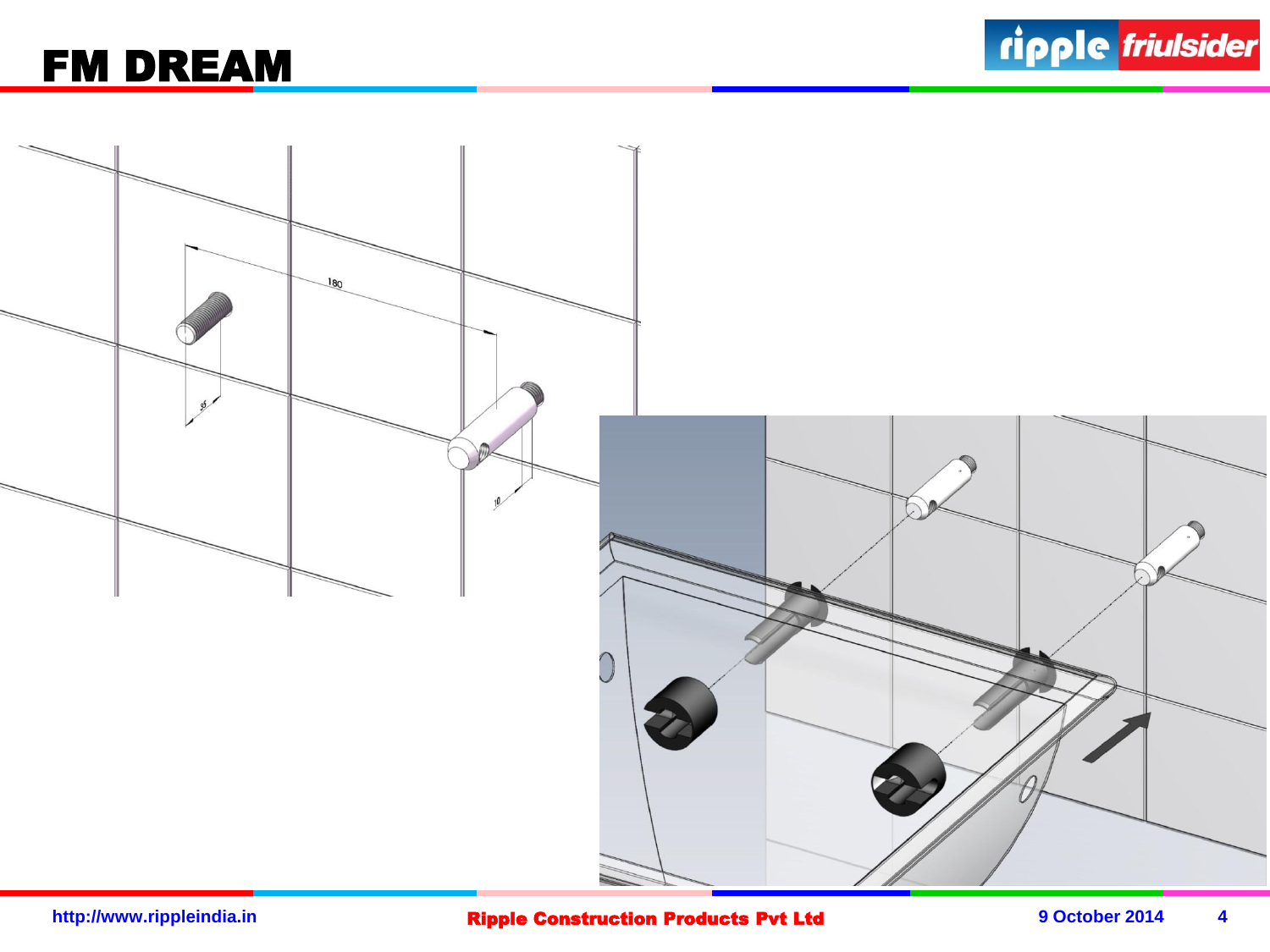





**http://www.rippleindia.in Ripple Construction Products Pvt Ltd** 9 October 2014 5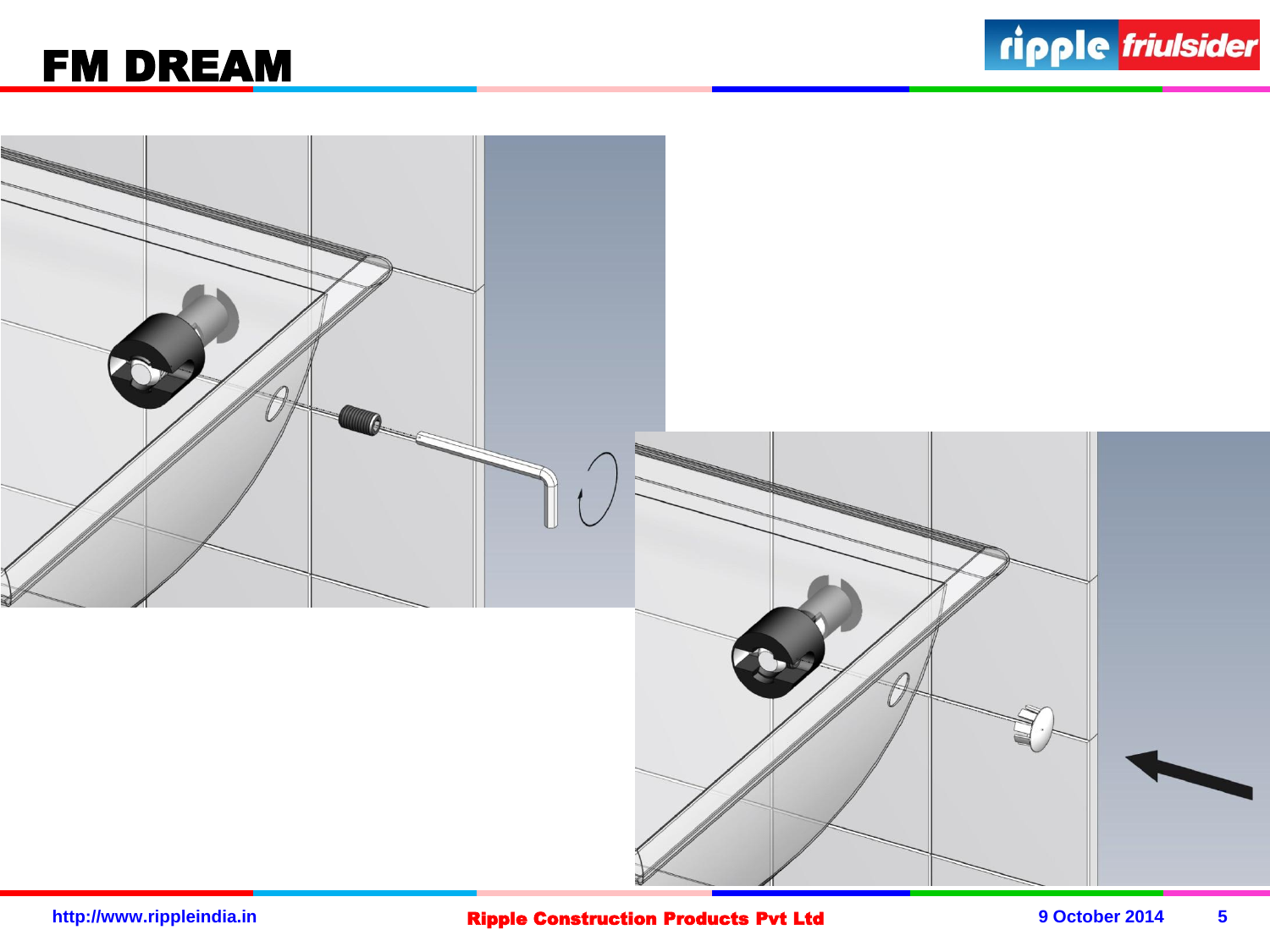# **COMPARISON WITH COMPETITORS**

**Fischer WB9N / WB9**

**FM DREAM compared to competitors**

**Universal application(Fischer's require different article types for different Wall hung sanitary ware)**

**1 fixing kit version for all types of wall-hung sanytaries**

**Saving installation time**

**High torque garanteed by coupling screw and steel pin (Fischer present a coupling steel screw on a threaded part)**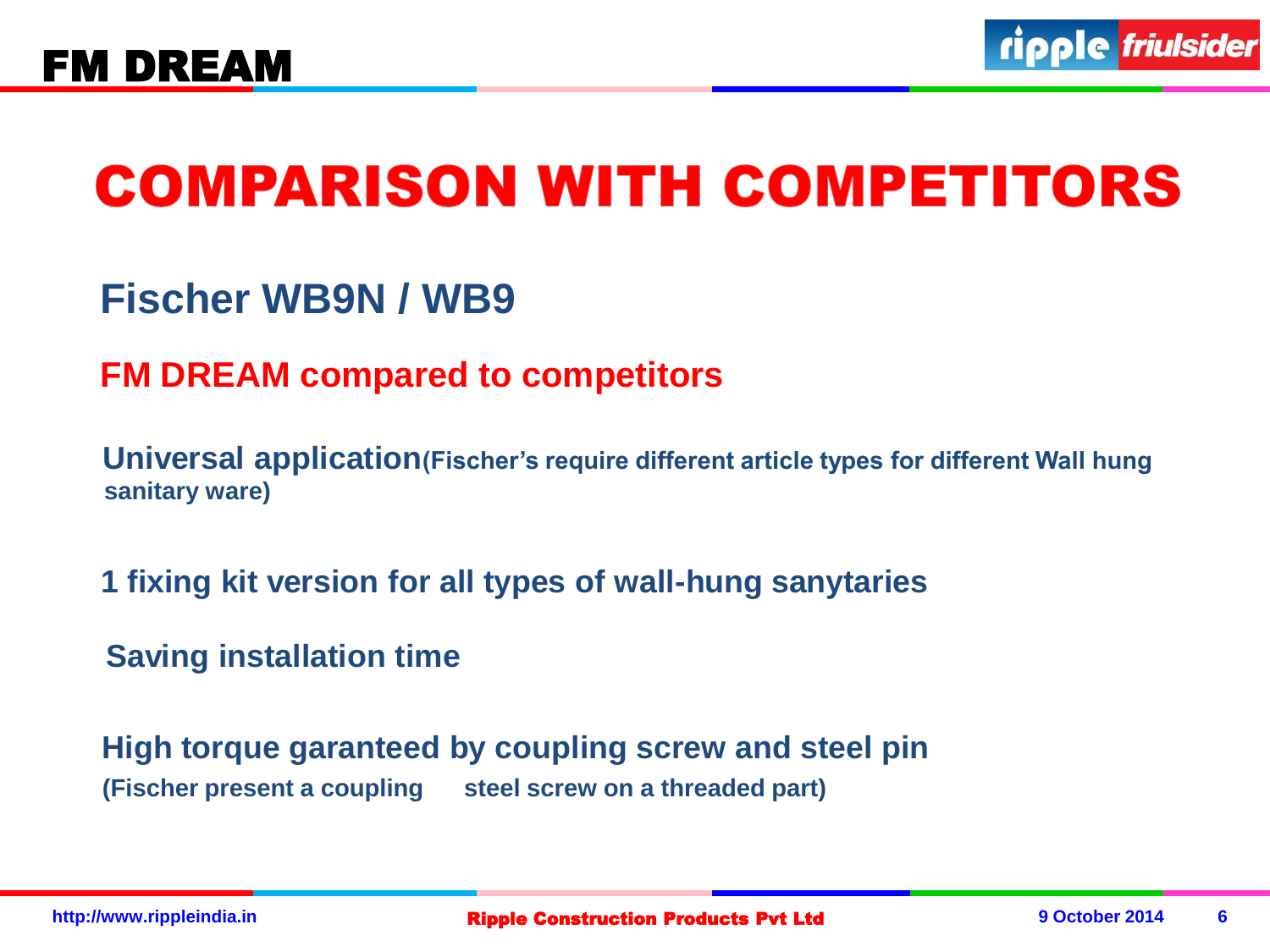

## WASHBASIN AND BIDET WALL FIXING



- **PRESERVES THE INTEGRITY:** of the sanitary ware, the nylon bush prevents contact between the metal stud screw, nut and the sanitary ware preventing pressure which could otherwise break or spoil the surface.
- **EXCELLENT PERFORMANCE:** of the plug on most base materials
- **WIDE RANGE:** of sizes for the different fixings